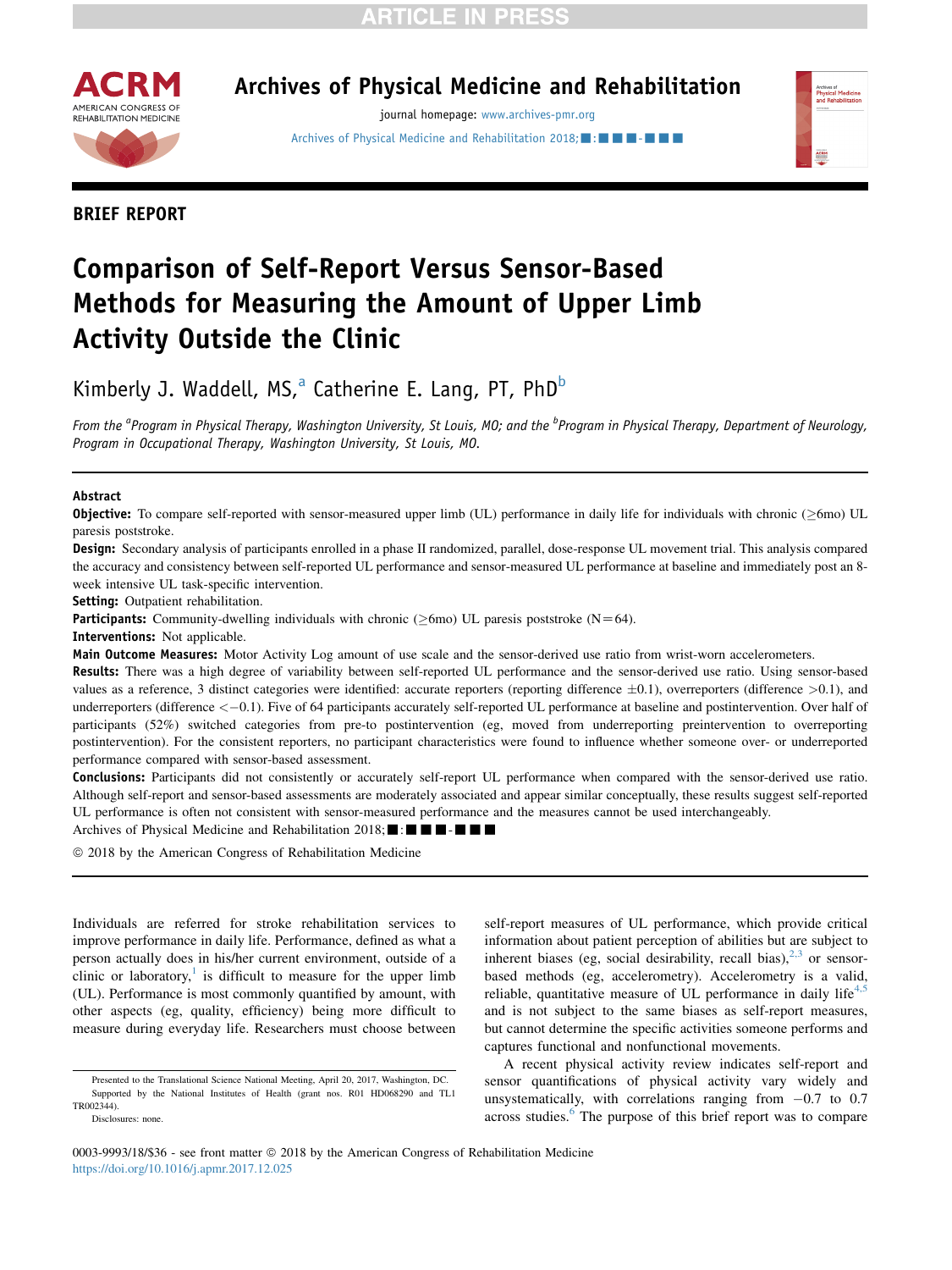| Table 1 | Participant demographics $(N=64)$ |  |
|---------|-----------------------------------|--|
|---------|-----------------------------------|--|

| Demographic                      | Value           |
|----------------------------------|-----------------|
| Age                              | $61.2 \pm 11.1$ |
| Sex, F/M                         | 22/42           |
| Race                             | 37 white        |
|                                  | 26 black        |
|                                  | 1 multirace     |
| Type of stroke                   | 47 ischemic     |
|                                  | 6 hemorrhagic   |
|                                  | 11 unknown      |
| Months poststroke, median        | $11.5(6 - 180)$ |
| $(minnum-maximum)$               |                 |
| Affected side, R/L               | 35/29           |
| Concordance, %*                  | 52              |
| Independent with ADL, %          | 81              |
| Baseline ARAT score <sup>†</sup> | $32 + 10.9$     |
| Baseline use ratio               | $0.66 \pm 0.2$  |
| Baseline MAL AOU <sup>T</sup>    | $2.73 \pm 0.9$  |

NOTE. Values are mean  $\pm$  SD, n, or as otherwise indicated.

Abbreviations: ADL, activities of daily living; ARAT, Action Research Arm Test; F, female; L, left; M, male; R, right.

Dominant side is paretic side; value indicates the percentage of the sample who identified their dominant UL as the paretic UL.

Scores range from 0 to 57 points with higher scores indicating more normative movement. Here, participants had mild to moderate UL paresis at baseline.

Scores range from 0 to 5 (0=did not use the paretic UL;  $5$  = used the paretic UL as often as before the stroke).

self-report and sensor-based measures of UL performance in daily life in a clinical trial cohort of persons with chronic stroke. Although these measures are moderately correlated, $5$  it is critical to know the accuracy and consistency between them.

#### Methods

This was a secondary analysis from a phase II, randomized, doseresponse trial of intensive, task-specific UL motor training (see Lang et al<sup>[7](#page--1-0)</sup> for comprehensive assessment battery).<sup>7</sup> Data from baseline and postintervention assessment time points were used here. The trial was approved by the Washington University Human Research Protection Office, and all participants provided informed consent.

#### Assessments

Our sensor-based measure of UL performance was derived from bilateral, wrist-worn accelerometers.<sup>a</sup> Participants wore the accelerometers for 24 hours at baseline and again postintervention during all daily activities.<sup>[8](#page--1-0)</sup> The variable of interest for this comparison was the use ratio, an established metric of UL performance in daily life. $4,9$  The use ratio quantifies the amount of time the paretic UL is active relative to the nonparetic UL and ranges

List of abbreviations: AOU amount of use CI confidence interval MAL Motor Activity Log UL upper limb



Fig 1 Reporting differences (MAL-use ratio) across the sample for (A) baseline and (B) postintervention. Accurate reporters were defined as a difference value of  $\pm 0.1$ , underreporters were  $<-0.1$ , and overreporters were  $>0.1$ . There was a high degree of variability between self-reported and sensor-derived performance at both time points, with most participants underreporting. We did not control for weekday versus weekend wearing schedules for participants because previous work has shown that both days are similar in terms of functional demands for this population.

from 0 to 1. A use ratio value of 1 indicates both ULs were active the same amount of time throughout the recording period. Healthy, nondisabled adults have a use ratio value of  $.95\pm.06$  $.95\pm.06$  $.95\pm.06$ .

The self-report measure of UL performance was the Motor Activity Log (MAL) amount of use (AOU) scale, the only measure that directly queries amount of UL use and has strong psycho-metric properties.<sup>[10](#page--1-0)</sup> Participants reported how much they used the paretic UL across 28 representative functional activities, with scores from 0 (did not use the paretic UL) to 5 (used the paretic UL as often as before the stroke). Because the use ratio is near unity and highly consistent in neurologically intact adults, then a score of 3 on the AOU scale (used paretic UL half as much as before the stroke) is comparable with a sensor-derived use ratio of 0.5, where the paretic UL is active half as much relative to the nonparetic limb, and a use ratio of 1 is analogous to a 5 on the MAL.<sup>[9](#page--1-0)</sup>

#### Statistical analyses

Correlation analyses examined the association between the use ratio and MAL scores at both time points. Each MAL AOU value was scaled from 0 to 1 to match the range of the use ratio. The use ratio was subtracted from the scaled AOU values at each time point to create a difference score. Participants whose difference score was  $\pm 0.1$  ( $\pm 10\%$ ) were classified as accurate reporters. Participants whose difference score was >0.1 were classified as overreporters, and those whose difference score was  $<-0.1$  were